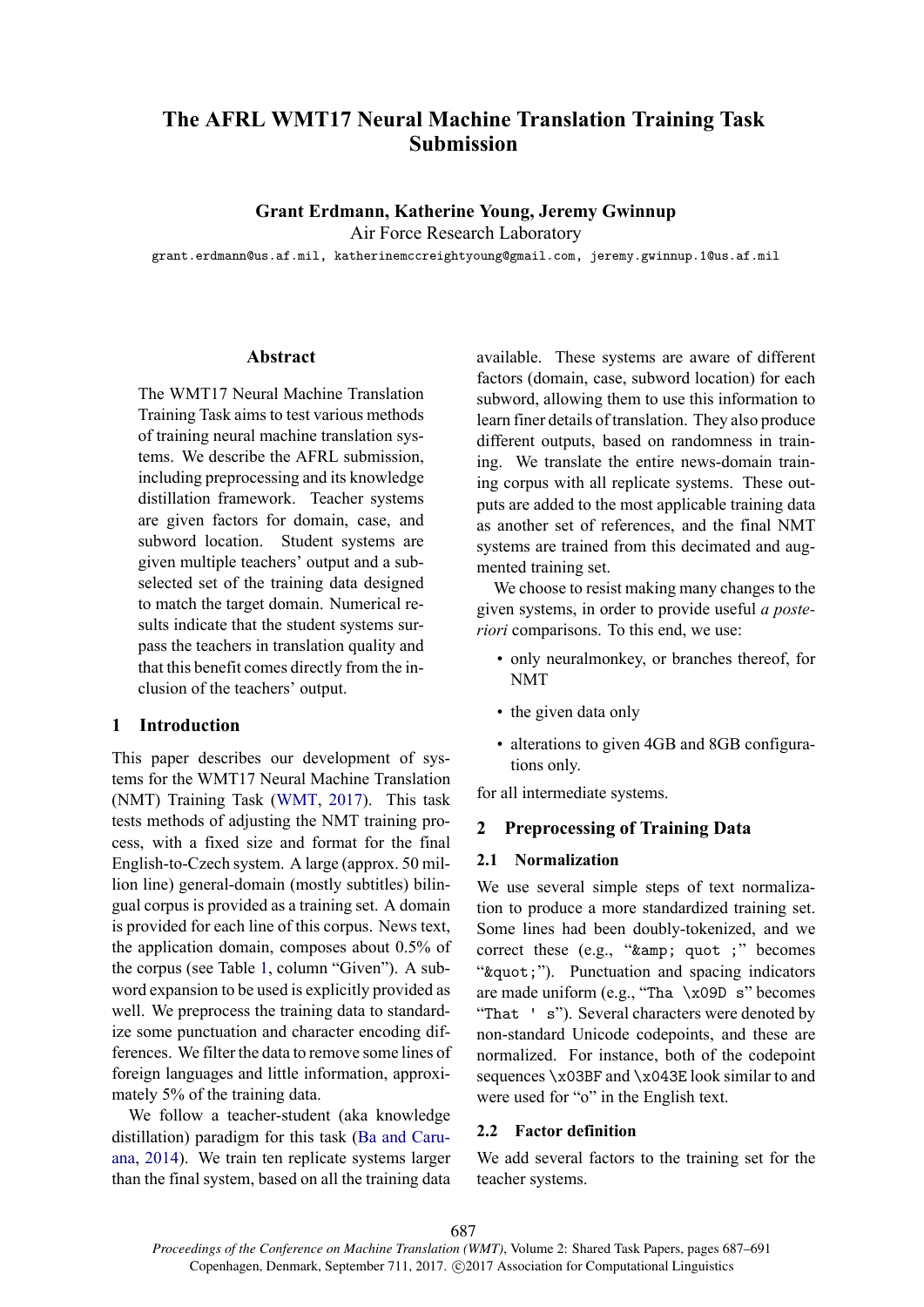We add a sentence-level factor of domain, with the following given categories: fiction, subtitles, paraweb, medical, and news.

We add a word-level factor for case (e.g., for the line "Why did Dr . Henry Philip McCoy use BASIC ?") with the values:

- 1. no case  $($ ".", "?")
- 2. lowercase ("did", "use")
- 3. all uppercase, more than one character ("BASIC")
- 4. mixed-case: any uppercase noninitial letter ("McCoy")
- 5. capitalized, at the beginning of a line or after punctuation ("Why", "Henry")
- 6. capitalized abbreviation: preceding period and not last word ("Dr")
- 7. other ("Philip")

A word's case factor comes from the first matching condition in the above list.

Lowercasing is performed after this step, on both the source and target sides, for the teachers' training data. Information as to how the source word is mixed-case is lost for the teacher systems (e.g., "mPa" and "MPa" are equivalent).

Byte-pair-encoded (Gage, 1994) source text is given a subword-level factor for position in subword (non-subword, subword start, subword interior, subword end).

These factors are embedded into spaces with dimension equal to that of the square of the number of factors (e.g., 25 dimensions for the five factors in domain). While theoretically unimportant at convergence, this increase in dimension might encourage the training optimization to spend more effort in understanding factors.

## **2.3 Cleanup**

Byte-pair-encoded source text is filtered for use as training data, based on two conditions. An English line must be at least 75% alphanumeric or spaces. An English line must be at most 25% " $\degree$ " (two "@" being the subword continuation marker, so this is a measure of rare subwords). The filtering is based on the lowercased parallel corpus used by the teacher, but the filtered lines are also excluded from the students' cased training data.

This rough filter removes many of the non-English lines of the source text. The English lines that are filtered out appear to have little usable content. Table 1 shows how severely the different domains were filtered and their relative representation in the cleaned-up data used for training the teacher systems. The effect of filtering can be seen by comparing the "Given" and "Teacher" columns.

Approximately 5% of the initial data is filtered out by this process. Both the normalization and cleanup processes have little quantitative effect in final system quality, as seen by comparing "Given" to "Teacher" in §5. However, the processes require few resources, and we expect they have minor time and quality benefits.

## **3 Factored teacher systems**

The teacher systems are based on the given 8 GB model configuration and trained using neuralmonkey's bandit-neuralmonkey branch<sup>1</sup>, which seems to have good support for factors. The teacher systems are provided the lowercased general-domain training dataset, along with its domain, case, and subword location factors. Vectors for the factor embeddings are merely concatenated to the subword vectors. Convergence is declared when none of the ten teacher systems improve its validation set score for two days of training. This occurred after approximately seven passes through the training dataset. At that time, each teacher's model with the best validation score was used to translate the news-domain from the training data. The performance of the teacher systems on the validation set newstest2016 is provided in Table 2.

## **4 Student systems**

Training data for the student systems consist of three parts. First, we include the news-domain data from the "Teacher" set. Second, we add the output of all ten teacher systems from translating this news-domain training data.

The third component is the bilingual training data from other domains, selected to be most suitable for training a news-domain system. To make this corpus, we first limit the data to lines where both languages (after the BPE process) are less than 50 words, which is a limit in the model specification. We next remove duplicate lines in the data, since some long lines similar to news data are repeated many times, and we do not want them

<sup>1</sup> github.com/juliakreutzer/bandit-neuralmonkey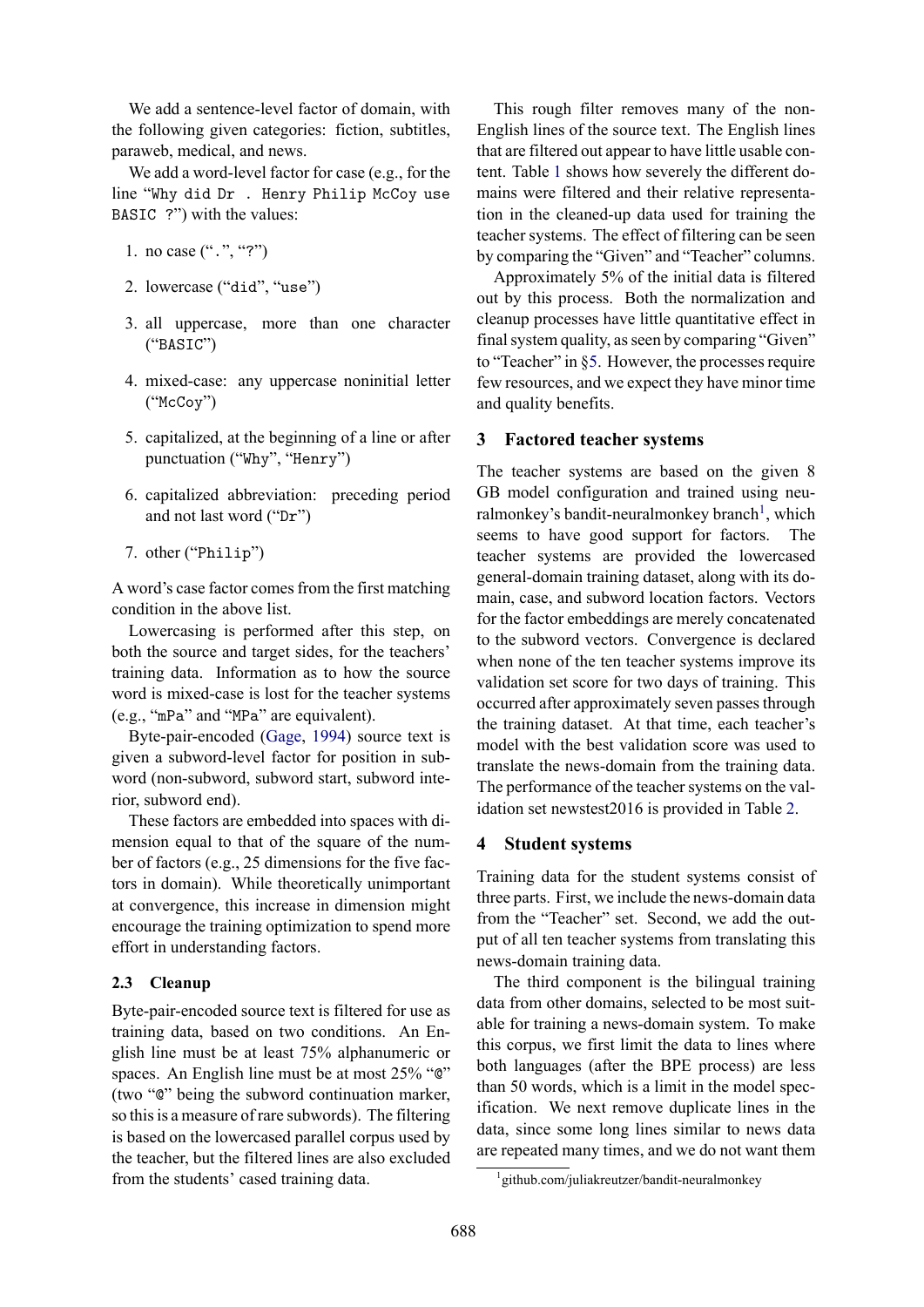Table 1: Breakdown of training corpora by domain, with numbers of lines in millions. "Given" is all data provided for the task. "Teacher" is cleaned data used to train teachers. "Subselector" is lengthfiltered and deduplicated data from which we subselect, along with news-domain data from "Teacher". "Selected" is output of subselector, along with news-domain data. "Student" is subselected data, along with news-domain data, both from "Teacher" and as translated by the ten teacher systems.

|              |       | Given |       | Teacher       |       | Subselector   |       | Selected |       | Student       |  |
|--------------|-------|-------|-------|---------------|-------|---------------|-------|----------|-------|---------------|--|
| Domain       | Lines | $\%$  | Lines | $\frac{0}{0}$ | Lines | $\frac{0}{0}$ | Lines | $\%$     | Lines | $\frac{0}{0}$ |  |
| fiction      | 5.9   | 12.2  | 5.8   | 12.5          | 5.4   | 16.2          | 1.6   | 22.7     | 1.6   | 16.7          |  |
| subtitles    | 38.6  | 79.5  | 37.1  | 80.1          | 26.6  | 80.1          | 4.6   | 67.3     | 4.6   | 49.5          |  |
| paraweb      | 2.3   | 4.7   | 1.8   | 3.9           | 0.5   | 1.6           | 0.3   | 3.9      | 0.3   | 2.9           |  |
| medical      | 1.5   | 3.1   | 1.4   | 3.0           | 0.4   | 1.3           | 0.2   | 2.4      | 0.2   | 1.8           |  |
| news         | 0.2   | 0.5   | 0.2   | 0.5           | 0.2   | 0.7           | 0.2   | 3.6      | 0.2   | 2.7           |  |
| teacher news | 0.0   | 0.0   | 0.0   | 0.0           | 0.0   | 0.0           | 0.0   | 0.0      | 2.5   | 26.5          |  |
| Total        | 48.6  |       | 46.4  |               | 33.3  |               | 6.8   |          | 9.3   |               |  |

represented disproportionately. The distribution of the remaining lines is given by the "Subselector" columns (non-news rows) of Table 1.

Next, we break the corpus (approximately 33 million lines) into 44 parts (approximately 750,000 lines each) and apply our subselection algorithm (Gwinnup et al., 2016). We use 4-grams and below in the subselection coverage metric, and monolingual coverage scores are summed to get the bilingual coverage score that determines whether to include a line. We find a total of 6.6 million newslike lines from the non-news domains to use in training the student system, distributed as given by the "Selected" column of Table 1. It is noteworthy that the "fiction" domain was the most useful nonnews domain, with its percentage of the training data increasing dramatically from "Given" to "Selected".

The final training data distribution for the student system is given in Table 1, in the "Student" columns. Our submitted student models had both the 4 GB and 8 GB configurations provided by the task organizers. Our 4 GB model made 8 passes through the student training set, and our 8 GB model made 4 passes. The performance on the validation set newstest2016 is provided in Table 2. Two replicates of each configuration were trained, and the systems with the highest validation set scores were submitted.

## **5 Analysis**

From Table 2 we see that the student systems perform even better on the validation set than the teacher systems. The 4 GB systems perform about half a BLEU point better, and the 8 GB systems

Table 2: Validation set BLEU scores of intermediate, factored 8GB teacher systems and final student systems. Scores are computed internally by neuralmonkey. Starred systems are submission systems.

| System       | Replicate | Score |  |
|--------------|-----------|-------|--|
| Teacher      |           | 17.19 |  |
| Teacher      | 1         | 16.98 |  |
| Teacher      | 2         | 16.96 |  |
| Teacher      | 3         | 17.07 |  |
| Teacher      | 4         | 17.10 |  |
| Teacher      | 5         | 17.01 |  |
| Teacher      | 6         | 17.09 |  |
| Teacher      | 7         | 16.82 |  |
| Teacher      | 8         | 16.80 |  |
| Teacher      | 9         | 17.14 |  |
| Student 4GB  | 0         | 17.47 |  |
| *Student 4GB | 1         | 17.58 |  |
| *Student 8GB | 0         | 18.15 |  |
| Student 8GB  |           | 18.05 |  |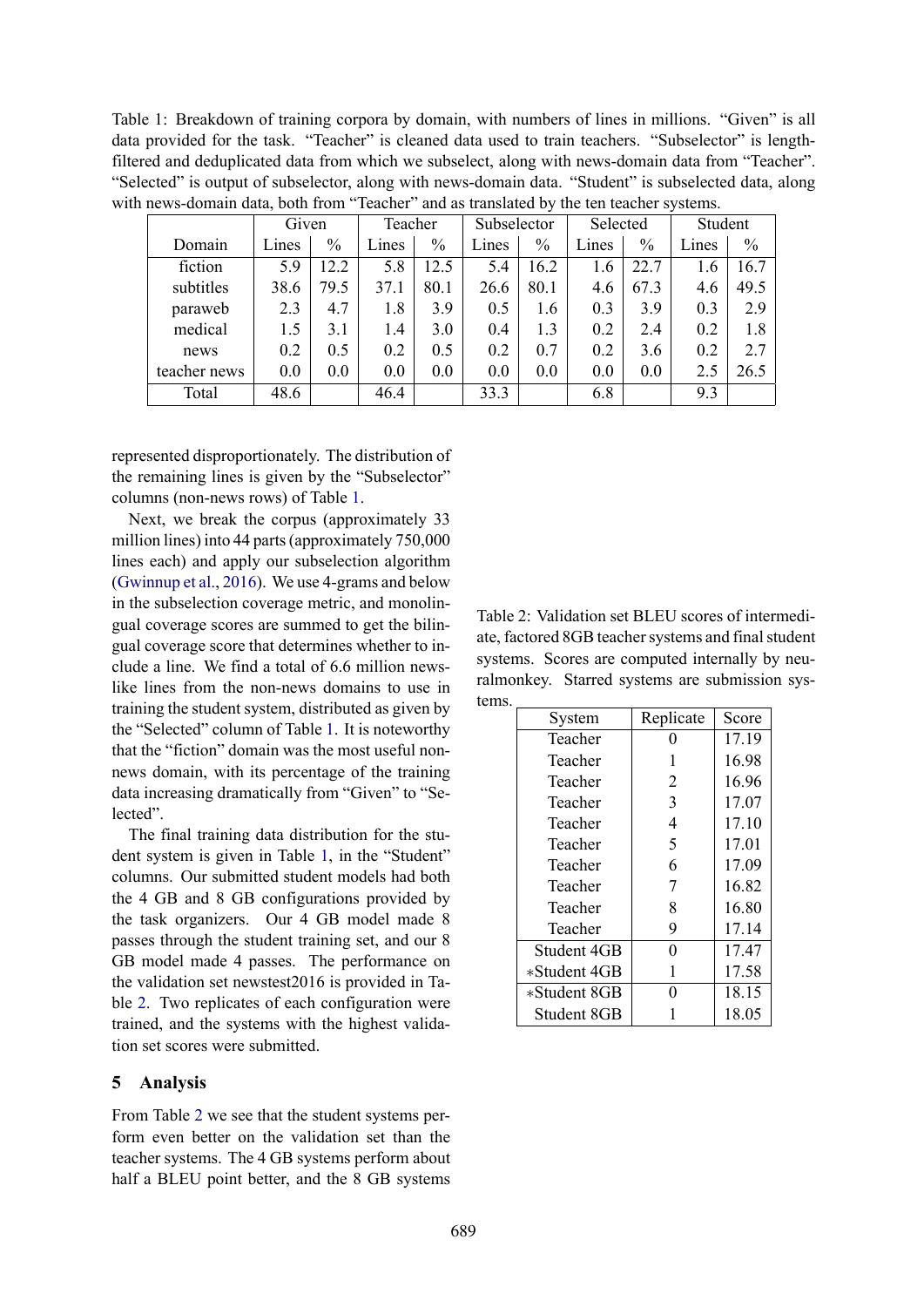perform about one BLEU point better. To determine which stage in processing yielded the most benefit, 4 GB systems matching the submission criteria are built using all five of the training sets seen in Table 1. Graphical training histories are shown in Figure 1, summarized in Table 3. We see clearly that using the "Student" training data set both trains the fastest and leads to the highestscoring systems, beating others by about a BLEU point on the validation set. The systems trained on other datasets lead to scores within about half a BLEU point of each other, with the smallest dataset (i.e., "Selected") training fastest and the largest datasets (i.e., "Given" and "Teacher") training the most slowly.

We believe that the success of the "Student" training data is caused by using training data with reachable and realistically conflicting translations. The conflicting translations provide "translator noise" and might prevent a system from overtraining or finding a strictly local optimum.

To test this theory, we build systems with exactly the same size training set as "Student", but with different composition. For these, the teacher output is replaced with:

- DupNews: ten identical copies of the news data from the given bilingual corpus (for a total of eleven copies).
- DupTeach: ten identical copies of the output from the best teacher system (i.e., from replicate Teacher-0).

As shown in Table 3, both of these adjustments begin training somewhat faster than "Selected" but are negligibly different after one week of training, at which point training is halted. This behavior supports our hypothesis that realistically conflicting translations improve the final system.

#### **6 Discussion**

We have given our method for creating the systems we submitted to the WMT17 Neural Machine Translation Training Task. After cleaning the data, we used factors to teach larger, teacher NMT systems. We trained our student submission systems using in-domain output from the teacher systems, rounded out with the most in-domain data from the general training data. The output from multiple teacher systems was used to encourage the student systems to include language ambiguity in their training. Numerical results show that we



Figure 1: Scores of 4GB systems on validation set throughout training, with differing training data. Two replicates were trained per dataset. Scores are computed internally by neuralmonkey.

Table 3: Validation set BLEU scores of 4GB systems trained using different data. Scores are computed internally by neuralmonkey. "Dup-News" and "DupTeach" training was halted after one week, since negligible improvement over "Selected" was found.

| System-Replicate | $4$ -day | $7$ -day | $14$ -day |
|------------------|----------|----------|-----------|
| Given-0          | 14.69    | 15.66    | 16.56     |
| Given-1          | 14.88    | 15.44    | 16.57     |
| Teacher-0        | 14.69    | 15.75    | 16.70     |
| Teacher-1        | 14.58    | 15.48    | 16.58     |
| Subselector-0    | 14.50    | 16.43    | 17.14     |
| Subselector-1    | 14.44    | 16.25    | 17.33     |
| Selected-0       | 16.00    | 16.98    | 17.17     |
| Selected-1       | 15.94    | 16.67    | 17.13     |
| Student-0        | 17.23    | 17.92    | 18.26     |
| Student-1        | 17.15    | 17.95    | 18.37     |
| DupNews-0        | 16.83    | 16.83    |           |
| DupNews-1        | 16.68    | 16.68    |           |
| DupTeach-0       | 16.66    | 16.99    |           |
| DupTeach-1       | 16.66    | 16.94    |           |